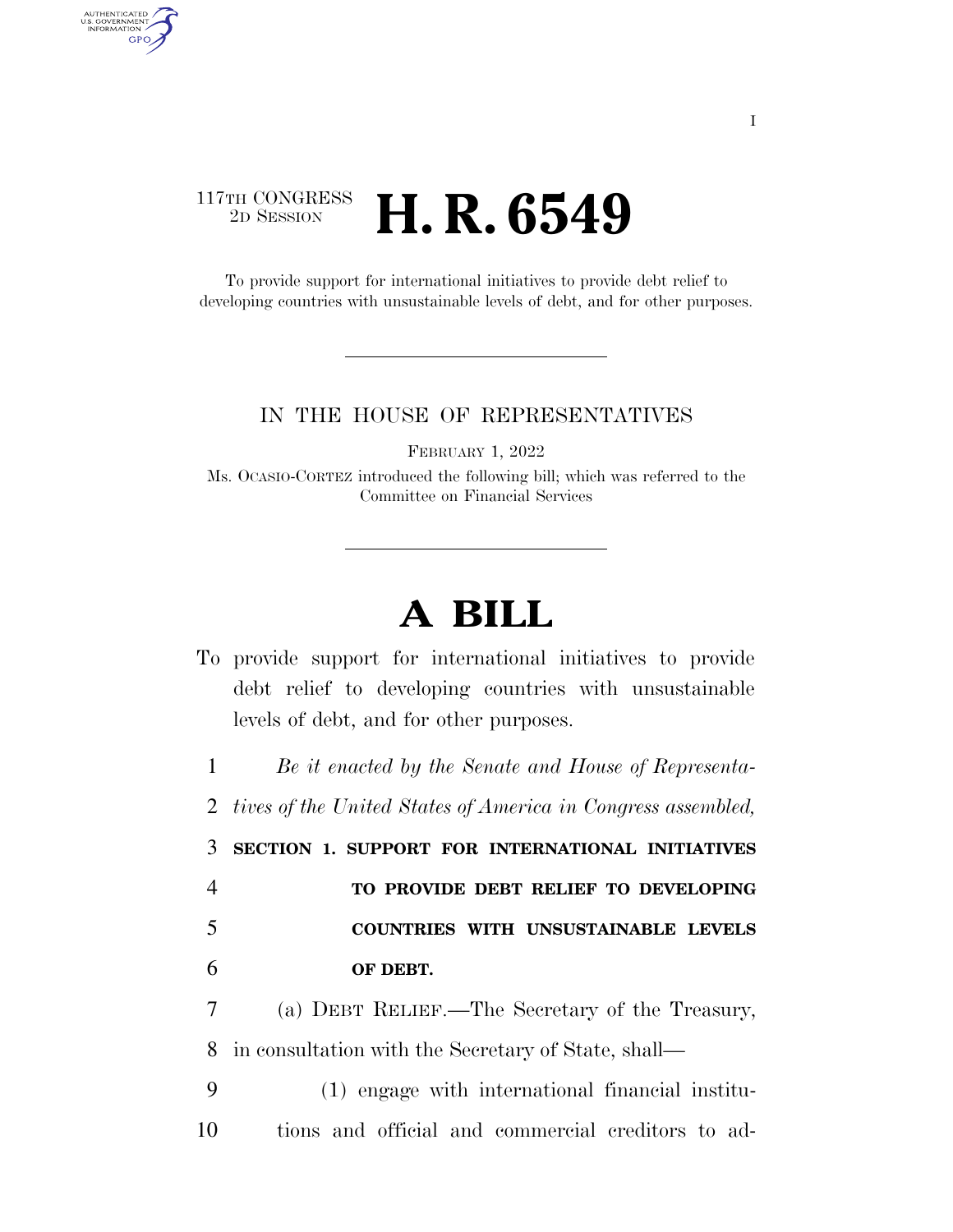| $\mathbf{1}$   | vance support for prompt and effective implementa-     |
|----------------|--------------------------------------------------------|
| $\overline{2}$ | tion and improvement of the Common Framework           |
| 3              | for Debt Treatments beyond the Debt Service Sus-       |
| $\overline{4}$ | pension Initiative (in this section referred to as the |
| 5              | "Common Framework"), and any successor frame-          |
| 6              | work or similar coordinated international debt treat-  |
| 7              | ment process through the establishment and publica-    |
| 8              | tion of clear and accountable—                         |
| 9              | (A) debt treatment benchmarks designed                 |
| 10             | to achieve debt sustainability for each partici-       |
| 11             | pating debtor;                                         |
| 12             | (B) standards for equitable burden sharing             |
| 13             | among all creditors with material claims on            |
| 14             | each participating debtor, without regard for          |
| 15             | their official, private, or hybrid status;             |
| 16             | (C) robust debt disclosure, including but              |
| 17             | not limited to inter-creditor data sharing and a       |
| 18             | broad presumption in favor of public disclosure        |
| 19             | of material terms and conditions of claims on          |
| 20             | participating debtors;                                 |
| 21             | (D) expanded eligibility criteria to include           |
| 22             | all countries with unsustainable levels of sov-        |
| 23             | ereign debt;                                           |
| 24             | (E) standards for comprehensive creditor               |
| 25             | participation consistent with robust application       |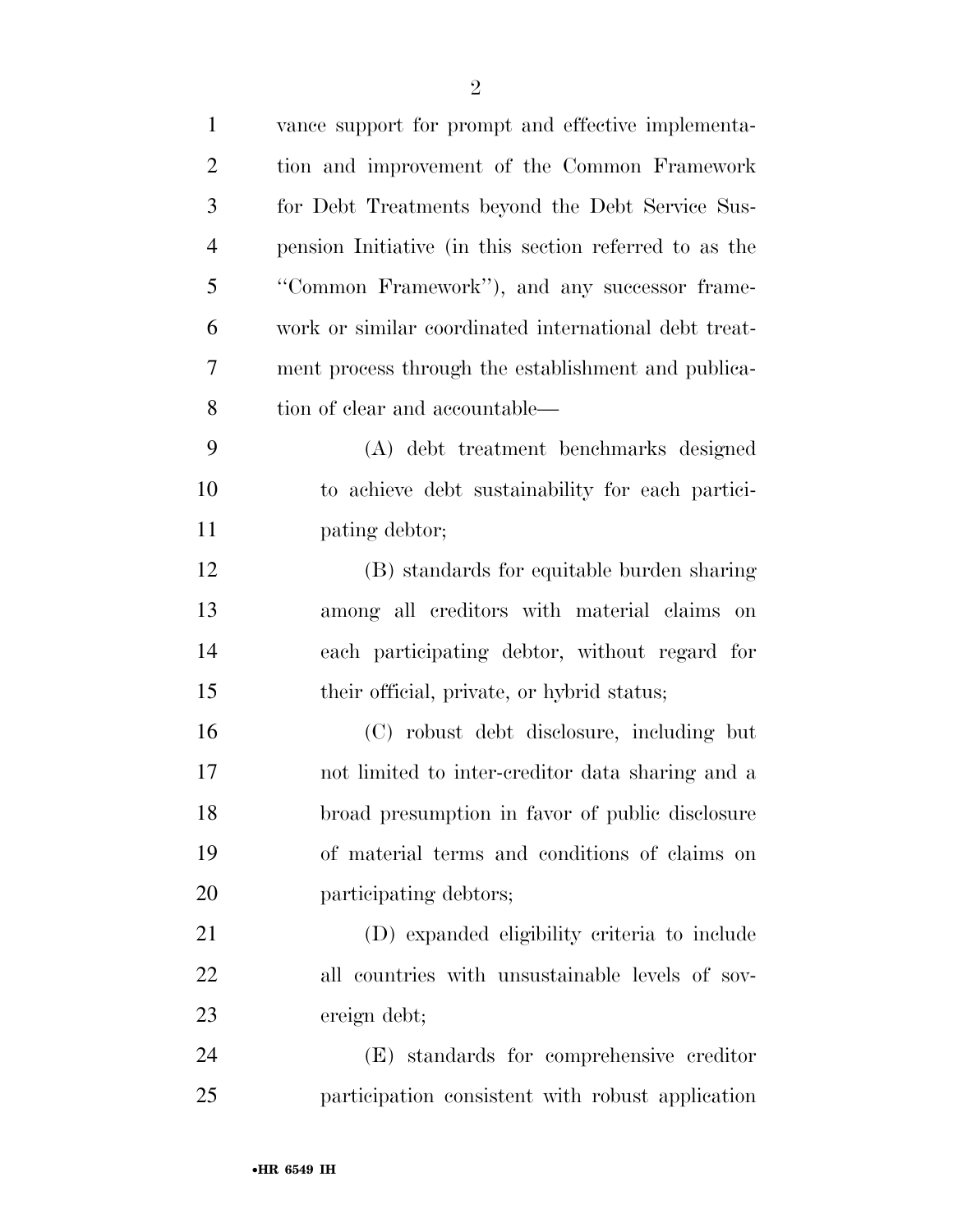| $\overline{4}$ | ment of the policies of multilateral institutions       |
|----------------|---------------------------------------------------------|
| $\mathfrak{S}$ | relating to asset-based and revenue-based bor-          |
| 6              | rowing by participating debtors, and coordi-            |
| $\tau$         | nated standards on restructuring collateralized         |
| 8              | debt;                                                   |
| 9              | (2) engage with international financial institu-        |
| 10             | tions and official and commercial creditors to ad-      |
| 11             | vance support for a comprehensive and effective debt    |
| 12             | payment standstill for each participating debtor        |
| 13             | from the time of its application for, and until the     |
| 14             | completion of its negotiations under, the Common        |
| 15             | Framework, or any successor framework or similar        |
| 16             | coordinated international debt treatment process:       |
| 17             | provided, however, that any such stands till should     |
| 18             | incentivize prompt and comprehensive debt restruc-      |
| 19             | turing agreement and provide temporary cash flow        |
| 20             | relief for the debtor, without exacerbating its vulner- |
| 21             | ability to debt distress; and                           |
| 22             | (3) instruct the United States Executive Direc-         |
| 23             | tor at the International Monetary Fund and the          |
| 24             | United States Executive Director at the World Bank      |
| 25             | to use the voice and vote of the United States to ad-   |
|                |                                                         |

of the policies of the International Monetary

(F) consistent enforcement and improve-

Funds relating to lending into arrears; and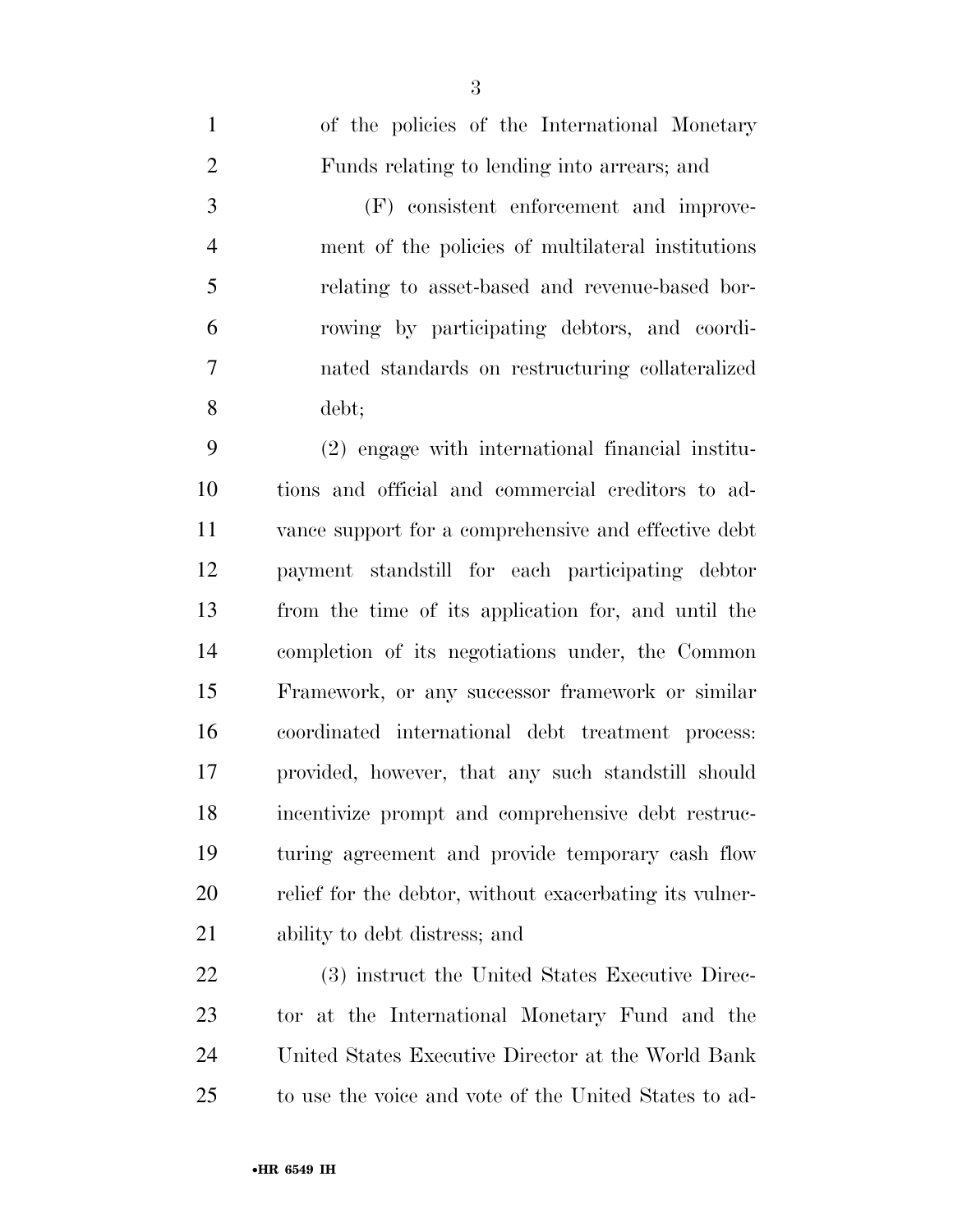vance the efforts described in paragraphs (1) and (2), including by urging international financial insti- tutions to participate in debt relief, without under- mining their ability to continue to provide new and additional flows of aid and assistance.

 (b) REPORTING REQUIREMENT.—Not later than 120 days after the date of the enactment of this Act, and annu- ally thereafter until the end of the COVID–19 pandemic, as determined by the World Health Organization, the Sec- retary of the Treasury, in coordination with the Secretary of State, shall submit to the Committees on Banking, Housing, and Urban Affairs and Foreign Relations of the Senate and the Committees on Financial Services and Foreign Affairs of the House of Representatives a report that describes—

 (1) actions that have been taken, in coordina- tion with international financial institutions, by offi- cial creditors, including the government of, and state-owned enterprises in, the People's Republic of China, and relevant commercial creditor groups to advance debt relief for countries with unsustainable debt that have sought relief under the Common Framework, any successor framework or mechanism, or under any other coordinated international ar-rangement for sovereign debt restructuring;